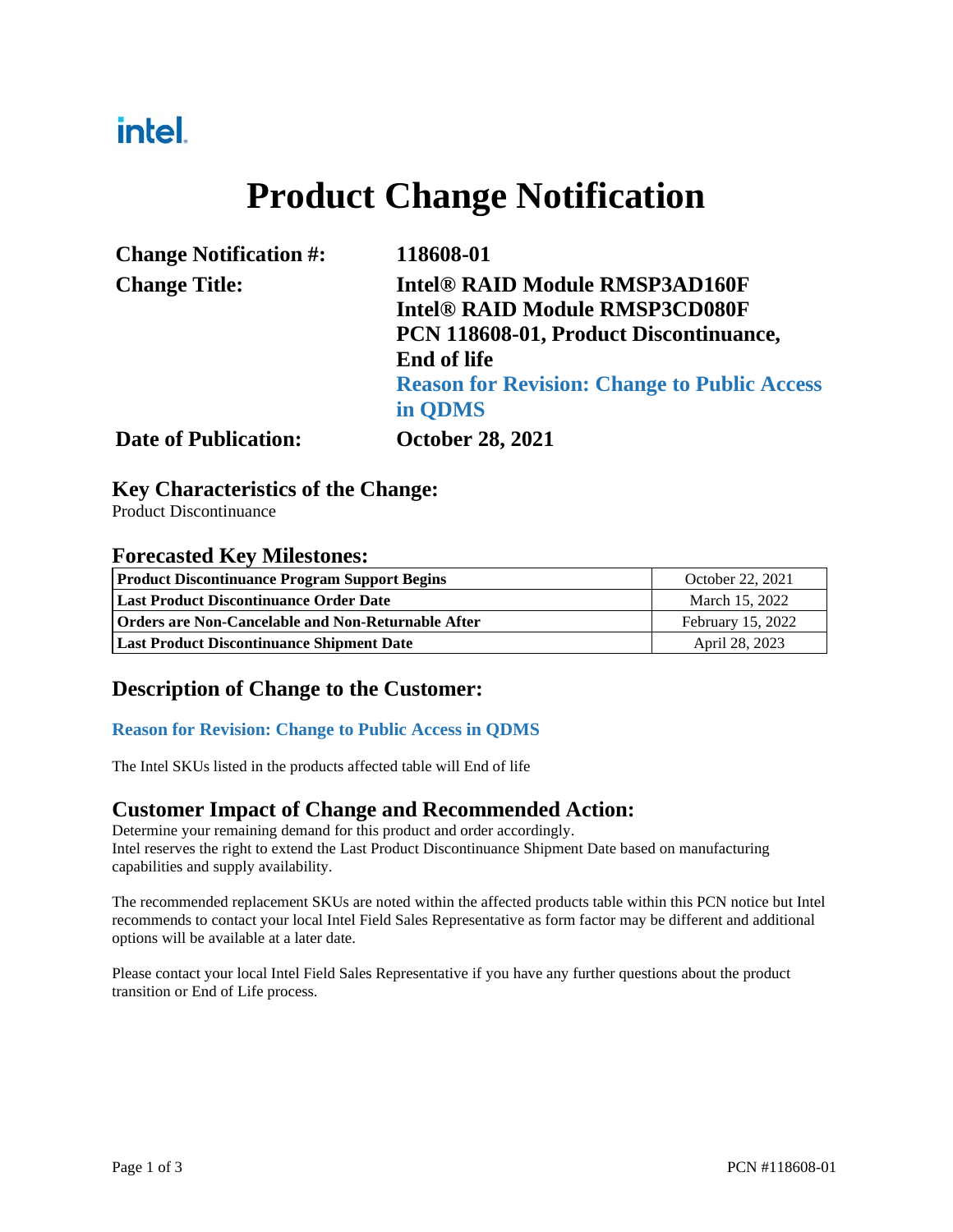| <b>Marketing Name</b>                                 | <b>Product Code</b>  | <b>Affected</b><br>MMH | Recommended<br>replacement Product<br>Code | Recommended<br>replacement MM# |
|-------------------------------------------------------|----------------------|------------------------|--------------------------------------------|--------------------------------|
| Intel <sup>®</sup> RAID Module<br>RMSP3CD080F, 5 Pack | RMSP3CD080F   954489 |                        | RS3P4TF160F                                | 999TJ4                         |
| Intel <sup>®</sup> RAID Module<br>RMSP3AD160F, 5 Pack | RMSP3AD160F   954552 |                        | RS3P4TF160F                                | 999TJ4                         |

## **Products Affected/Intel Ordering Codes:**

## **PCN Revision History:**

| <b>Date of Revision:</b> | <b>Revision Number:</b> | <b>Reason:</b>                  |
|--------------------------|-------------------------|---------------------------------|
| October 22, 2021         | 00                      | Originally Published PCN        |
| October 28, 2021         | $\Omega$                | Change to Public Access in ODMS |